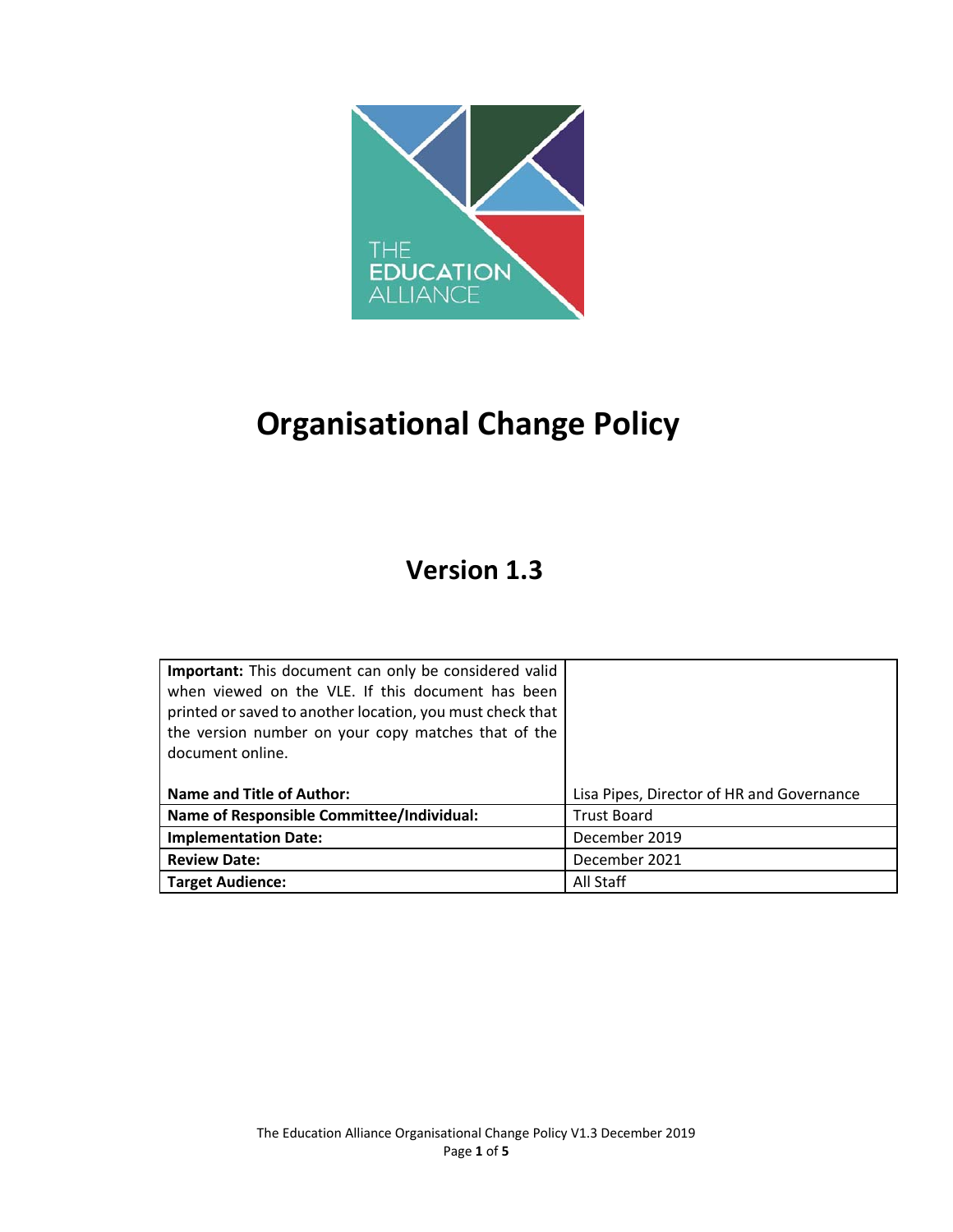# **Contents**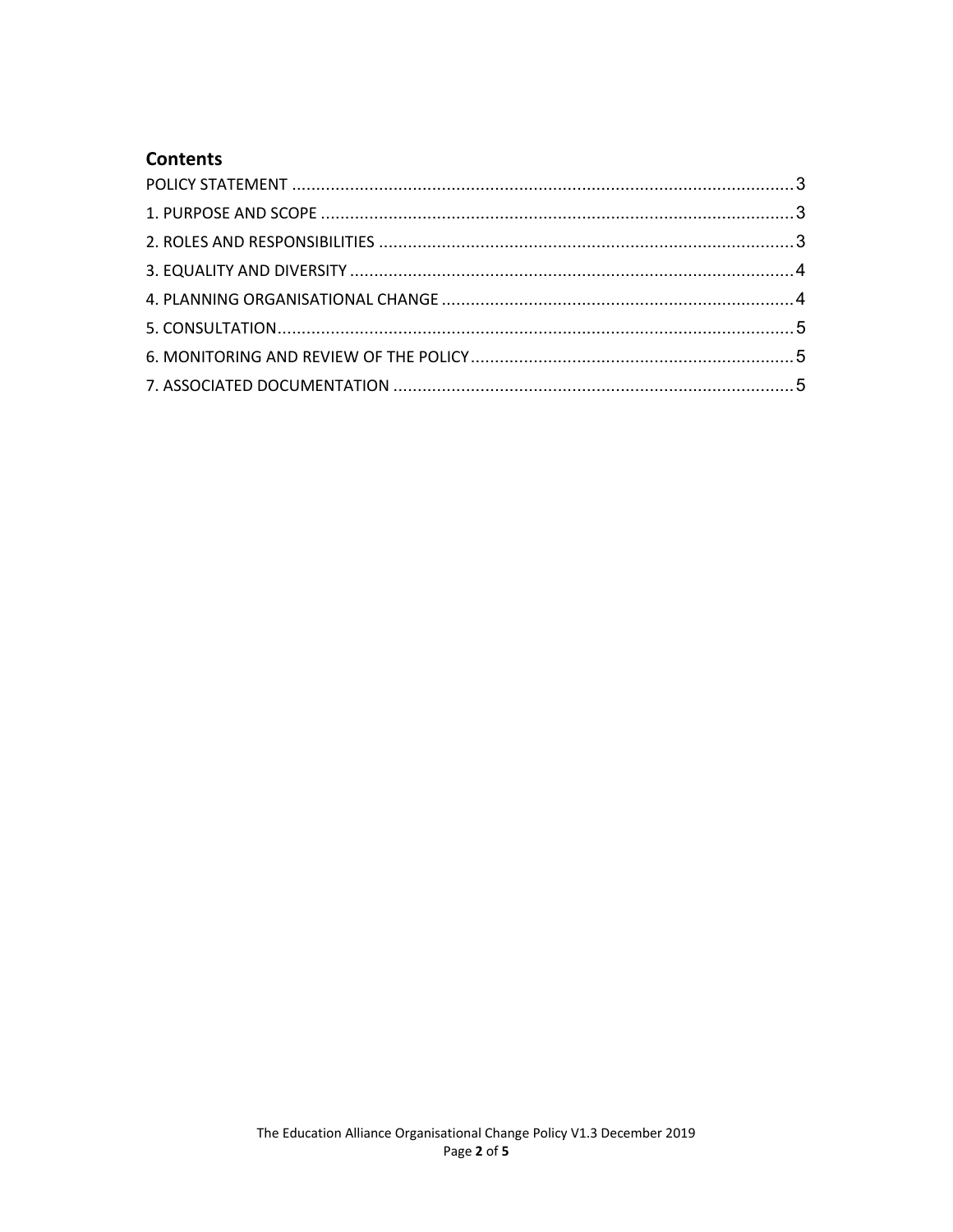# **POLICY STATEMENT**

We are here to make great schools and happier, stronger communities so that people have better lives. We do this by:

- Always doing what is right
- Trusting in each other and standing shoulder to shoulder
- Doing what we know makes the difference

Doing what is right means always acting with integrity, in the interests of others and being honest, open and transparent.

It is the policy of the Education Alliance (the trust) to ensure, as far as possible, the security of employment for its employees. It is recognised that service redesign and local, regional and national developments may have a significant impact on our staff. The aim of the trust and its recognised trade unions, is to safeguard the current and future employment of staff wherever possible through careful workforce planning and jointly agreed change management processes.

The trust, in consultation with recognised trade unions, will seek to minimise the potential negative effects change can have on staff through the provision of sufficient time and effort to engage with staff, consulting at a formative stage of development, seeking staff input and seeking suitable alternative employment for staff at risk of redundancy wherever possible. Where organisational change results in potential redundancies, the trust will manage the change in a fair, consistent and sympathetic way, aiming to minimise any possible hardship wherever possible.

#### **1. PURPOSE AND SCOPE**

This policy provides a framework and guidance for managers to follow when approaching organisational change. The HR Department will support and guide managers through organisational changes to ensure this policy is understood, adhered to and that organisational change is managed in a systematic, structured, fair and transparent way.

This policy applies to all staff affected directly and indirectly by organisational change across the trust.

# **2. ROLES AND RESPONSIBILITIES**

The **Board of Trustees** is responsible for approving organisational changes across the trust and the Board is responsible for approving this policy, monitoring its effectiveness and ensuring that adequate resources are available to support the implementation of this policy. **LGBs** are responsible for approving and overseeing organisational changes within their respective schools.

The **CEO** is responsible for ensuring that staff are treated fairly and consistently in the application of this policy and associated policies and procedures.

The **Human Resources Department** is responsible for ensuring that managers leading organisational changes are aware of, understand and apply this policy in a systematic, fair and transparent way, engaging with trade unions and staff from a formative stage of development and ensuring trade unions and staff are regularly consulted with throughout periods of change. The HR team will also ensure that the policy is implemented fairly and consistently and that staff are treated with dignity and respect.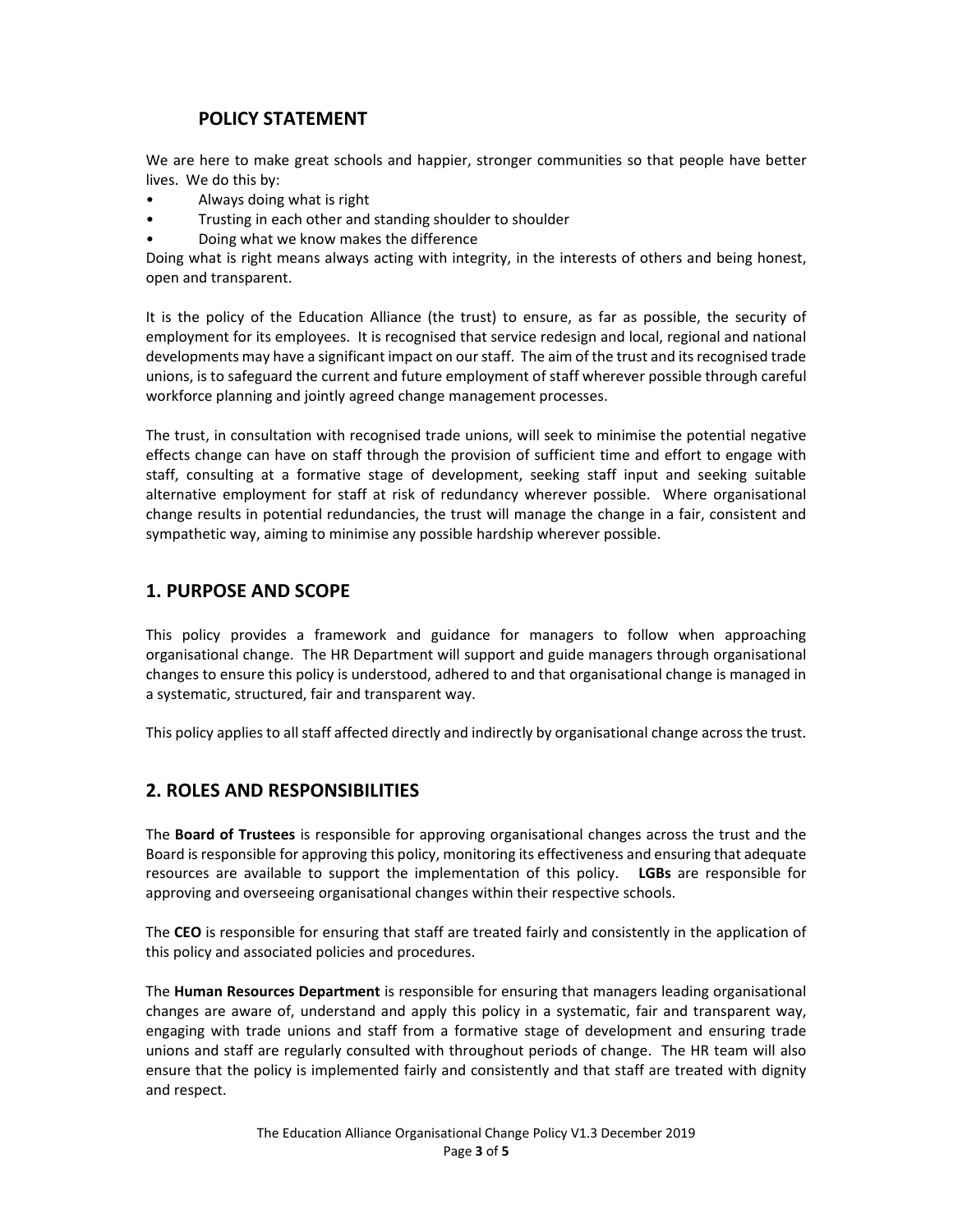**Managers and Leaders** must ensure they carry out their responsibilities fairly and consistently in accordance with this policy. They should seek support from the HR Department at the formative stage of organisational change, working closely to understand cost and workforce implications, managing the change effectively, sympathetically and inclusively.

**Staff** are encouraged to engage with opportunities for communication and involvement when facing potential organisational changes. They should also be proactive in managing their own future career direction. Staff must engage in all efforts to secure a post where their employment is at risk, having a flexible, honest approach in their search for suitable alternative employment. Staff should also seek advice and support as required and the trust encourages staff to seek support from their trade unions.

# **3. EQUALITY AND DIVERSITY**

The Education Alliance is committed to:

- Promoting equality and diversity in its policies, procedures and guidelines
- Delivering high quality teaching and services that meet the diverse needs of its student population and its workforce, ensuring that no individual or group is disadvantaged
- Adhering to the Equality Act 2010
- Undertaking equality impact assessments associated with organisational changes

# **4. PLANNING ORGANISATIONAL CHANGE**

Organisational change may be necessary because of a range of issues, such as the achievement of the strategic plan, economic or financial changes, technological changes, external or internal pressures or government changes or initiatives. All organisations are in a state of flux and the trust exists within a dynamic, changing environment. It is vital that to continue to perform as a leader in education, the trust must be proactive, horizon scanning, planning for change and being readily able to adapt in an agile positive way.

Managers must be able to introduce and manage change to ensure the strategic plan and organisational objectives are achieved, gaining commitment from staff during and after the change, whilst also ensuring student learning and the student experience isn't negatively affected. It is therefore crucial that the way change is managed within the trust is carefully planned and whilst each change is uniquely different, there is a systematic approach to follow with a number of common themes that provide managers and staff with the greatest chance of successful change management.

Planning, project management, communication and consideration are crucial in effective change management. The vision must be articulated in a meaningful way to staff to ensure the context for change is shared and the change is clearly connected to the strategic direction and cultural ethos of the trust. Managers must plan for change, provide leadership throughout the change and ensure they work closely with the HR Department to ensure the change is managed fairly, systematically, sympathetically and in line with legislative requirements.

There are templates that HR will utilise to support managers with the planning process for organisational change, considering the activities, timelines, people and resources required for effective change management.